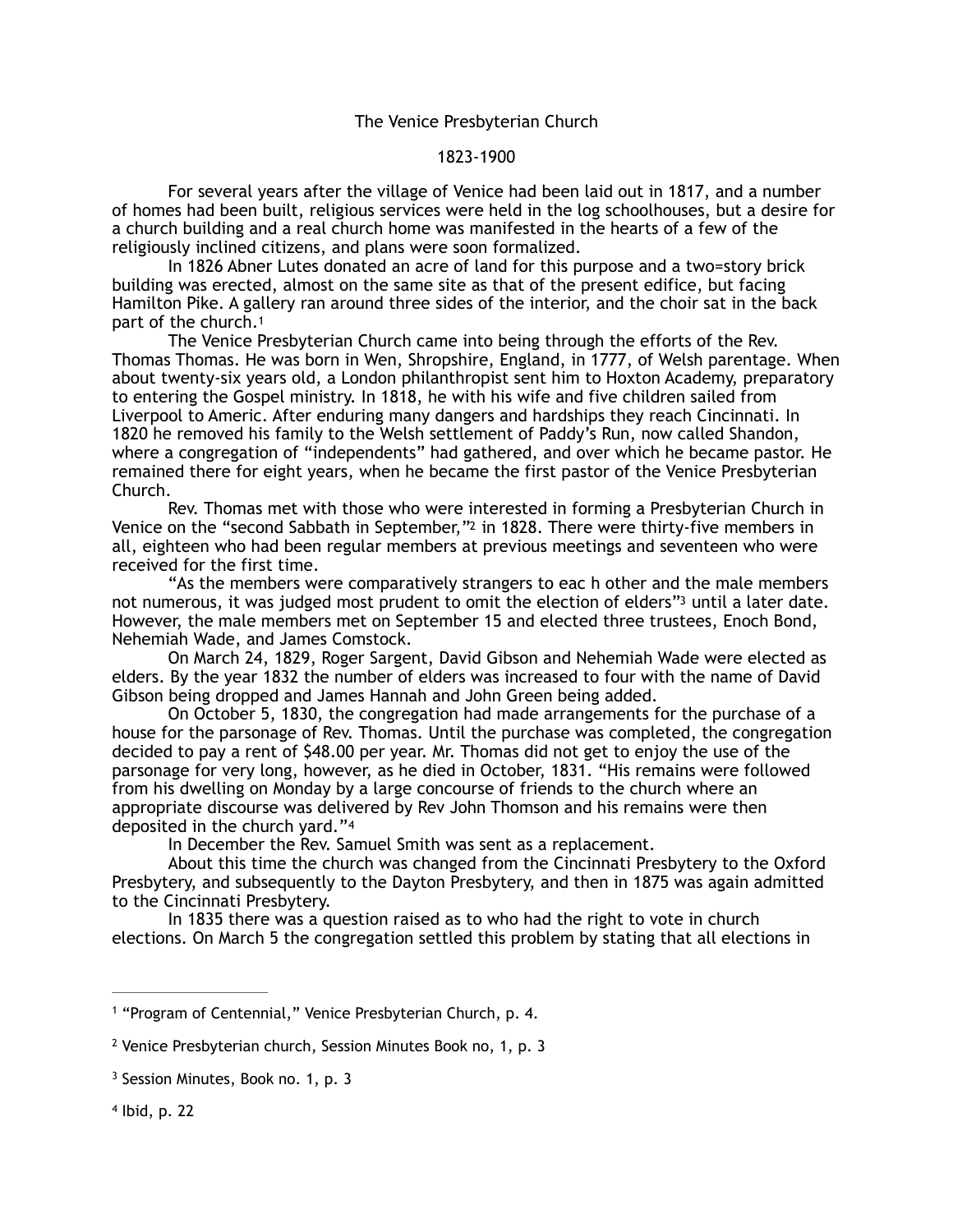the future would be by ballot and only members "in full communion" would be permitted to vote.

 In June, 1835 the Rev. Peter H. Golladay was appointed for a salary of \$325.00 to serve for one year.

 All during the nineteenth century in the church it seemed to be common practice to hold a three day session in conjunction with the quarterly communion service. There would be church services on Friday, Saturday, and Sunday evenings and on Sunday morning when the communion service would be held.

<span id="page-1-1"></span>On April 23m 1836, Mr. Thomas Burns was elected as ruling elder.

 In January of 1839 the Session of the Church said that they felt it their duty to bear testimony against practices which they deemed immoral and sinful; "that the amusements of the dancing room, card table, and theatre are immoral and contrary to the spirit of the gospel."<sup>[5](#page-1-0)</sup> The Session warned the members that it was necessary not only for them to refrain from these amusements, but that they should urge others to do so, also.

 The Session of the nineteenth century took the term "ruling elder" literally, for they sat in judgment on the wrongdoing of the congregation just as judges do in our courts. If a member neglected his church obligations by failure to attend services or by the performance of an un-Christian-like deed, he was sent a summons to appear before the Session to explain his lapse in conduct. Then after two notices were sent, if he did not appear, the member was quite often denied the privileges of the Church, especially communion, until a time when the Session felt he was truly repentant and reformed.

 Besides failure to attend Sabbath services, a most frequent "crime" was intoxication. Other charges for which members were tried were working on Sunday, adultery, gambling, swearing, disorderly conduct, shooting in a shooting match, and anything else that the Session felt was un-Christian.

 One case which was interesting involved two prominent church members who had a fight over a line fence. After many sessions and much deliberation, the Elders could not come to a conclusion as to who was wrong in the situation so the case was appealed to the Presbytery.

 The Rev. A.A. Guilliland was called by the church in 1839 as pastor. During his ministry at Venice which lasted twenty years, there was a new church building erected. The building was erected in 1956.

(The Session minutes for this period are missing, so additional information concerning the church at this time is unavailable.)

 There is no reference made to the stand the church took in the Civil War, but there must have been sympathy for the plight of the slaves as the Treasurer's report shows frequent contributions to the Freedman's Society.

 The Rev. I.M. Hughes served the church from 1859-1871. On December 17, 1870 the congregation voted to exchange their parsonage for Mrs. Hannah Dick's property.

 In 1871 the Rev, J.B. Mortan was called and stayed until the spring of 1872, when he was replaced by Rev. John Daniel. The elders at this time were Nehemiah Wade, Thomas Burns, N.C. Wade, I.W. Anderson, and I.A Boal.

 Again, in 1874 a new minister, Rev. D.R. Moore came to serve the church. In this year there were only four elders as one had been asked to resign,

 The man was rumored to have been involved in an un-Christian-like incident and was tried by the Session. There were witnesses, however, that exonerated him. Nevertheless, the Session asked him to resign because he had given the appearance of evil and they felt this was grounds enough for his resignation, Some time later, though, the Session reversed its decision and reinstated him to office.

<span id="page-1-0"></span><sup>&</sup>lt;sup>[5](#page-1-1)</sup> Session Minutes, Book no. 1, p. 121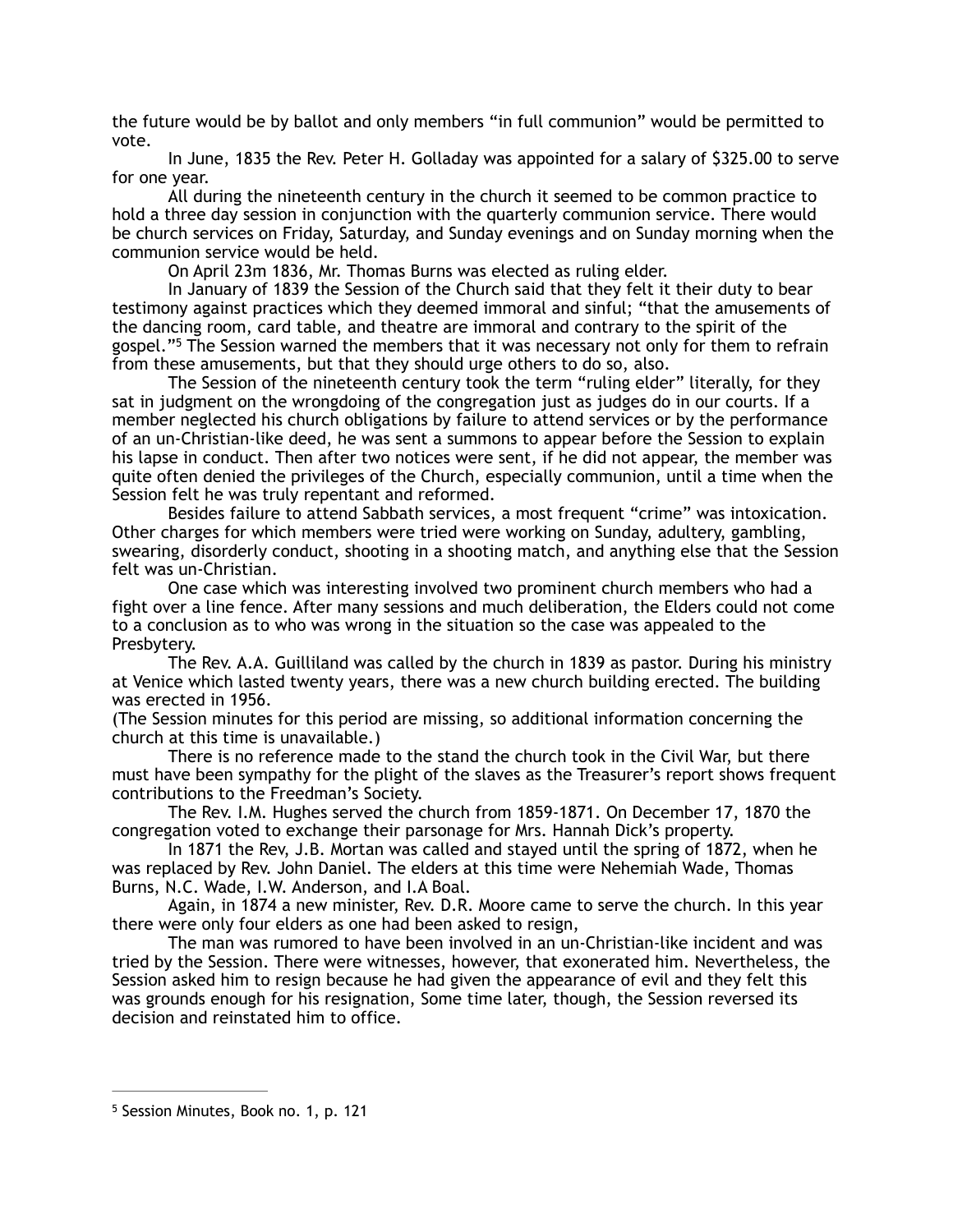As the number of active elders was only three in 1874, there was an election held in December of that year at which time four new elders were elected; H.W. Scott, George W. Dick, William Simms, and G. Wade, Jr.

 It is interesting to note that in 1875 a special offering was taken for the "Kansas Sufferers." Also in this year a revision of the church roll was begun.

 In 1876 this revision was apparently completed and the membership is recorded as 172. The Session report of April 4 of this year showed the activities of the church included the Sabbath Worship Service, Sabbath School, a congregational prayer meeting, and a young people's prayer meeting, "attended by a group of young men that shun all other meetings."[6](#page-2-0) There was also a Women's Benevolent Society listed.

<span id="page-2-1"></span> The Rev. John Haight came to minister to the church in 1878 and stayed until the summer of 1881 when "relations with the Rev. John Haight…were dissolved." The session still acted as the judiciary body of the church and tried a member in 1880 for playing cards in a public place.

 Rev. William MacMillan came to serve the church in September, 1881. Rev. MacMillan's salary for the year 1883 was \$1492.00, with the average yearly offering per member being \$11.04.

 On June 2 of this year another elder, William Sims, was added, having transferred from St. Louis, Missouri.

 Children's Day was originated by a resolution passed by the Session on September 1, 1883. The resolution stated, "as the General Assembly has designated the second Sabbath of June as "Children's Day" on which special services for children shall be held and the vital topics, Christian nurture and conversion of the young should be pressed upon the thought of the entire congregation…said day shall be set aside."

 At the Congregational Meeting held on April 7, 1884, the system of "rotary eldership" was discussed and voted down.

 The revision of the church roll which was begun in 1881 was completed on July 7, 1884. There were 135 members listed.

In August of this year Dr. C.C. Hoover was elected to the eldership.

 By the next year, five new members were listed and the activities of the church included a young men's prayer group, a young ladies group-the "Willing Workers," a Home Missionary Society, in addition to the main Sabbath School with its two branches at Ross and Jackson schools. The total church budget was \$1226.00.

 On February 8, 1886, the Church last a long-time elder, George W. Dick, by letter of transfer.

 In 1887, "certain ladies abstained from the wine-cup in the ordinance of the Lord's Supper" and the Session had to intervene to convince them that this was improper. This year was apparently an active one in the Church as membership rose to 195.

 The membership continued to increase until 1889 when 203 members were listed. In July of this year Rev. MacMillan left the church and a new pastor was not obtained until September, 1890, when Rev. J.A. Markham was called to serve the church.

 The death of N.C. Wade was reported in November, 1890, and in December three additional elders were elected: Israel Atherton, A.C. Turner, and J.J. Hansford.

 On January 15, 1891, Miss Carrie Kraus, the present oldest living member, was received into the church.

 In February, 1891, it was reported that the territory of the church had been laid out for an evangelistic campaign. Subsequently, a revival, the first recorded, was held in the early months of 1891 with forty-three conversions recorded.

 This year there were three branch Sabbath Schools reported along with the regular organizations of the church. Also, this same year, three young ladies of the church applied to the Missionary Board for work in the South.

<span id="page-2-0"></span><sup>&</sup>lt;sup>[6](#page-2-1)</sup> Session Minutes, Book. N. 3, p. 25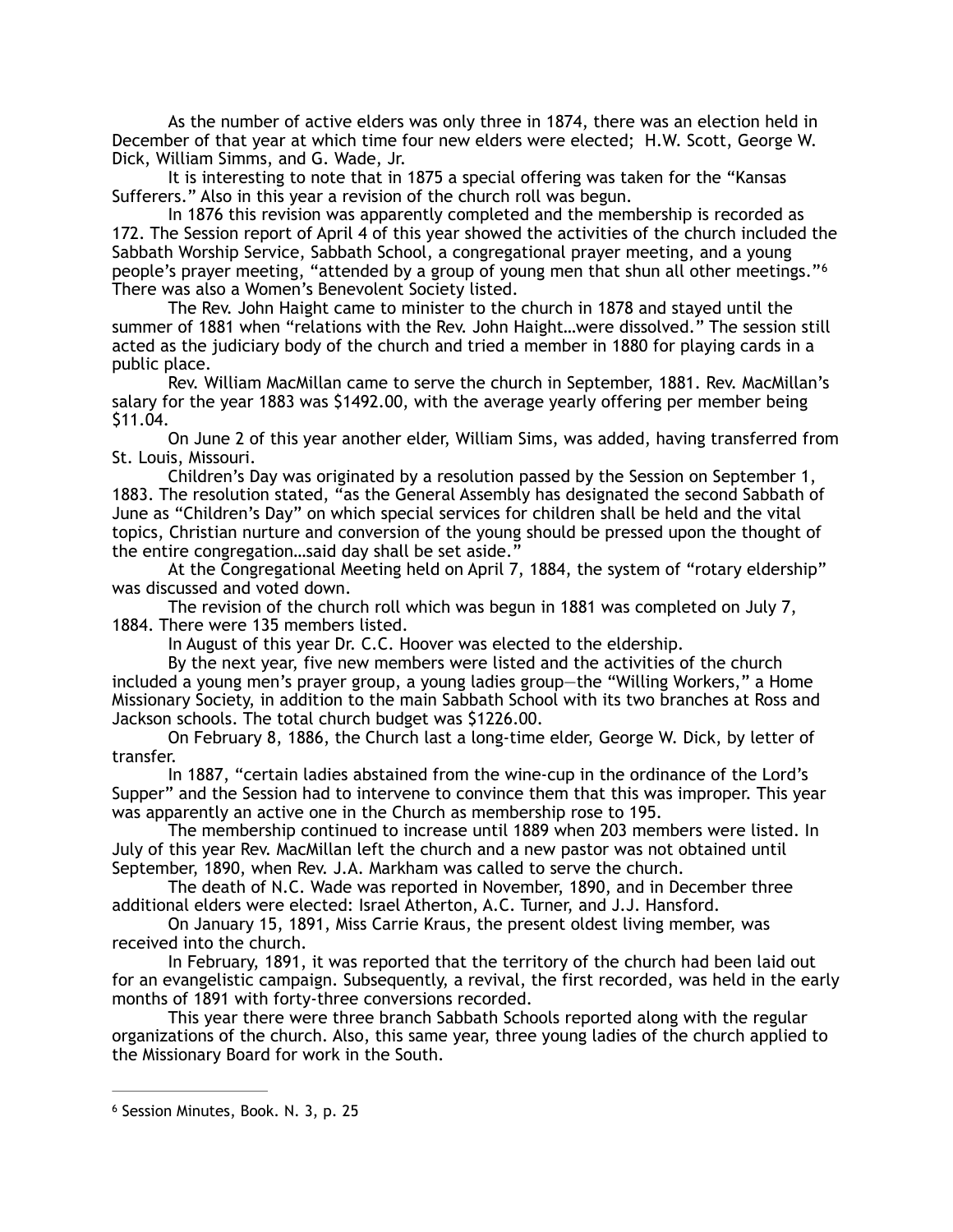In May, 1891, Rev. Markham was released to attend a mission church in Cincinnati and Rev, W.A. Echols was called by the church. His salary was \$960.00.

 The Session voted to use unfermented wine for communion in March, 1892. There seemed to be great stress placed on temperance during this period for at the September 3 Session meeting, it was announced that they would comply with the action of the General Assembly, in observing the third Sabbath of September as Temperance Day. Nevertheless, the most frequent offense of the church members appeared to be intemperance.

 The Session seemed to be growing more liberal in its treatment of errant members toward the close of the nineteenth century, because in February, 1893, they resolved to try to be patient and to talk with a person in the hope of reforming him, when he had been guilty of "sinning." Formerly, the Session would probably have denied him communion, if not excommunicated him altogether.

 In the yearly Session Report of 1893 the "mission" Sabbath Schools were no longer listed and it was decided to again revise the church roll. When this was completed, the record showed 178 active members. In May of this year, Dr. C.C. Hoover, an elder and long time active church member, died.

 Rev. Echols left the church in April, 1894 and was succeeded by Rev. D.B. Whimster at a salary of \$300.00 and use of the manse.

 A committee was appointed at this time to study the effects of dancing on the church and community. As a result of this study, the minister was instructed to preach a sermon on dancing.

 By now the women of the church had three organizations: Home and Foreign Mission Society, The Industrial Society, and the Women's Christian Temperance Union, which were active in the Church.

 A petition was drafted in January of 1896 called the attention of the President of the United States to the "great and unwarranted destruction of life and property in Armenia by the Mohammedans."

 During this year, the church again had a revival but there seemed to be a slump in the church's vitality during this period as the membership had dropped to 114. The minister attributed the greatest drawbacks to the church's progress to the gambling, Sabbath desecrations, open saloons and mammon worship.

 In September of 1897 Rev. J.M. Simonton was called to the pastorate of the church, but he was forced to resign due to ill health in September, 1898. He was succeeded by the Rev. A.P. Bournes in 1899.

 Ray Gorbold, the first candidate for the ministry from the Venice Presbyterian Church was recommended to the Cincinnati Presbytery in 1899. After graduating at Lane Seminary, Cincinnati, he desired to go to Africa, but the Board would not send him, as a medical examination revealed heart trouble. Mr. Gorbold possessed a courageous spirit and an indomitable will, and went at his own expense to Japan in 1902. After two years' labor there, his health seemed so much improved that the Board commissioned him, and he continued his work in Japan until the time of his death, which occurred in 1915.

 Miss Evangeline Gorbold went to North Carolina in 1898 and taught in the mountains of Ashville for about nine years. She then married Rev. William Benedict in 1904. The wedding took place in the Presbyterian Church in Venice, the bride's brother, Ray, being the officiating minister. Mr. and Mrs. Benedict went to Pennsylvania, where he had charge of a church in South Altoona; they lived there until 1909, when the Lord called Mr. Benedict home. Mrs. Benedict then returned and resumed her Home Mission work in North Carolina, where she remained for two years, after which she went to Japan for two years at her brother Ray's request.

<span id="page-3-1"></span> She returned home because of the ill health of her parents and was reported living in Cincinnati, Ohio in 1928[,7](#page-3-0)

<span id="page-3-0"></span><sup>&</sup>lt;sup>[7](#page-3-1)</sup> Centennial Program, Venice Presbyterian Church. P. 6